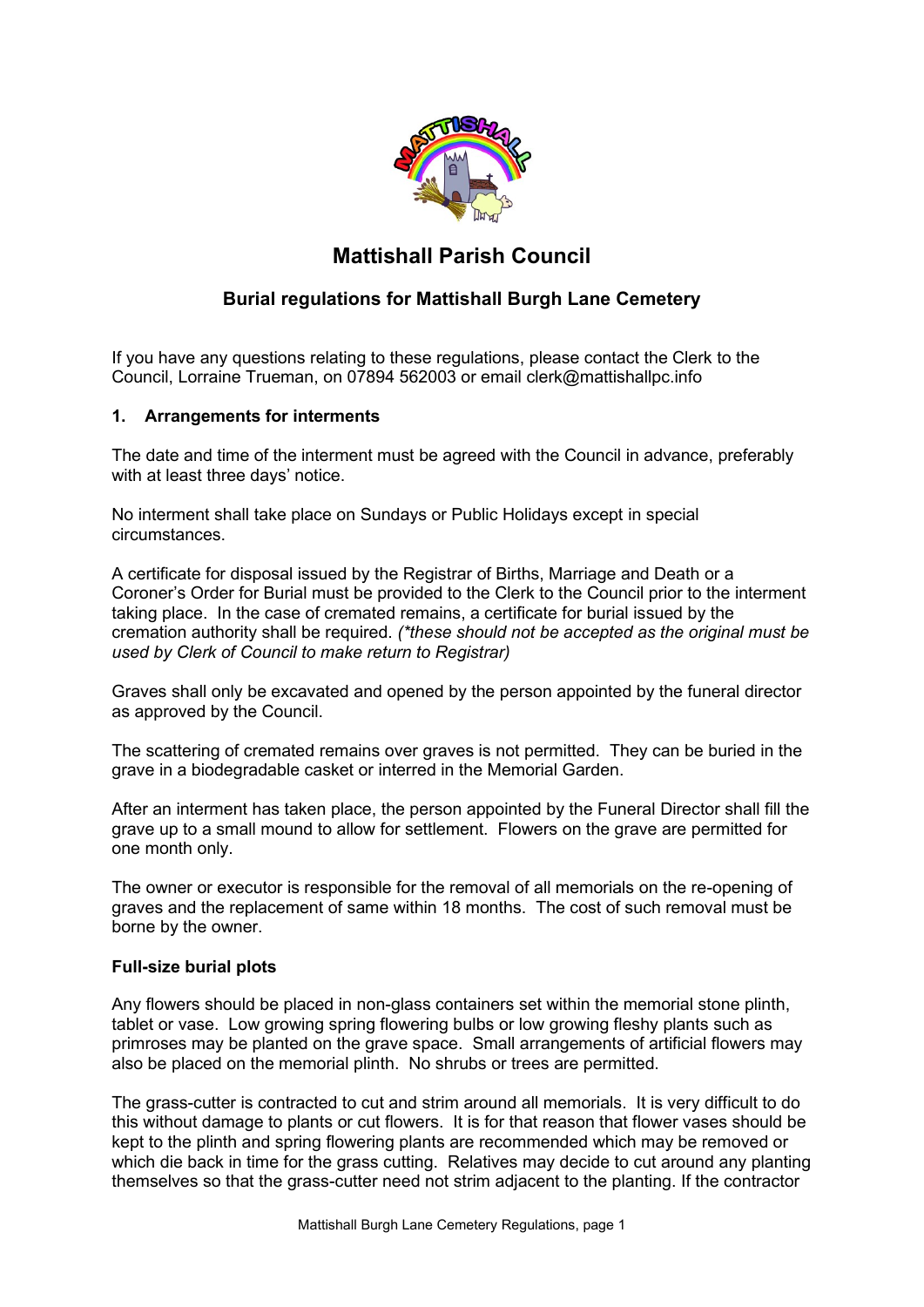decides to leave an uncut area close to such plantings then relatives must carry out tidying of the area, or remove their planting.

No new vaults, bricked graves or kerbed memorials are permitted in the Cemetery.

#### **Memorial Garden**

The Council has an area set aside for plaque memorials and burial of cremated remains, which must be buried in a biodegradable casket. Subject to the purchase of the Exclusive Right of Burial, a plaque with approved inscription may be placed on the grave.

Plaques for the Memorial Garden are ordered and installed by the Parish Council. Payment for the plaque is required before the plaque is installed. Cremated remains shall be interred in the grass behind the plaque.

Containers of cut flowers, small arrangements of artificial flowers and low growing bulbs or small plants in pots are permitted on the paving just in front of the plaques. No glass vases or glass jars are permitted.

#### **Memorials and headstones**

It is important that no memorial is erected/installed until at least 6 calendar months after the date of burial. Before any memorial is placed at a grave a drawing showing the dimensions of the memorial and the inscription must be submitted to the Clerk to the Council for approval. Fees must be paid before a memorial is erected on any grave.

Traditional style memorials (where some of the stone extends into the ground), flat tablets, book-style memorials, stone crosses and wooden crosses are permitted on full size burial plots. Additional flat tablets may be placed on burial plots in recognition of cremated remains added to the plot.

All upright memorials shall be fitted with a NAMM (National Association of Memorial Masons) approved ground anchor and fixed in accordance with the NAMM Code of Working Practice.

All memorials remain the property of the person who purchased them. The Parish Council, however, is responsible for health and safety in the burial ground and churchyard. Regular inspections shall be carried out and any unsafe memorial laid down to prevent possible injury. Memorials shall be laid down in such a way so as to minimise the risk of damage to the memorial. Where possible the owner shall be contacted and requested to appoint a stonemason to carry out repairs. It is therefore very important that changes of address are notified to the Clerk as soon as possible. If the owner fails to comply with the Council's instructions, the Council may then carry out the work required and charge the cost of the work to the owner

## **Grant of Exclusive Right**

The charge for Exclusive Right of Burial is payable in addition to the ordinary interment and other fees, and entitles the person to whom the grant is made, to the exclusive right of burial in that grave for 99 years. The Council shall permit a memorial to be placed only over a grave to which exclusive rights of burial have been granted, subject to the Council's regulations and charges relating to memorials.

Where no Exclusive Right of Burial has been purchased the Council reserves the right to make further burials in the same grave at a later date.